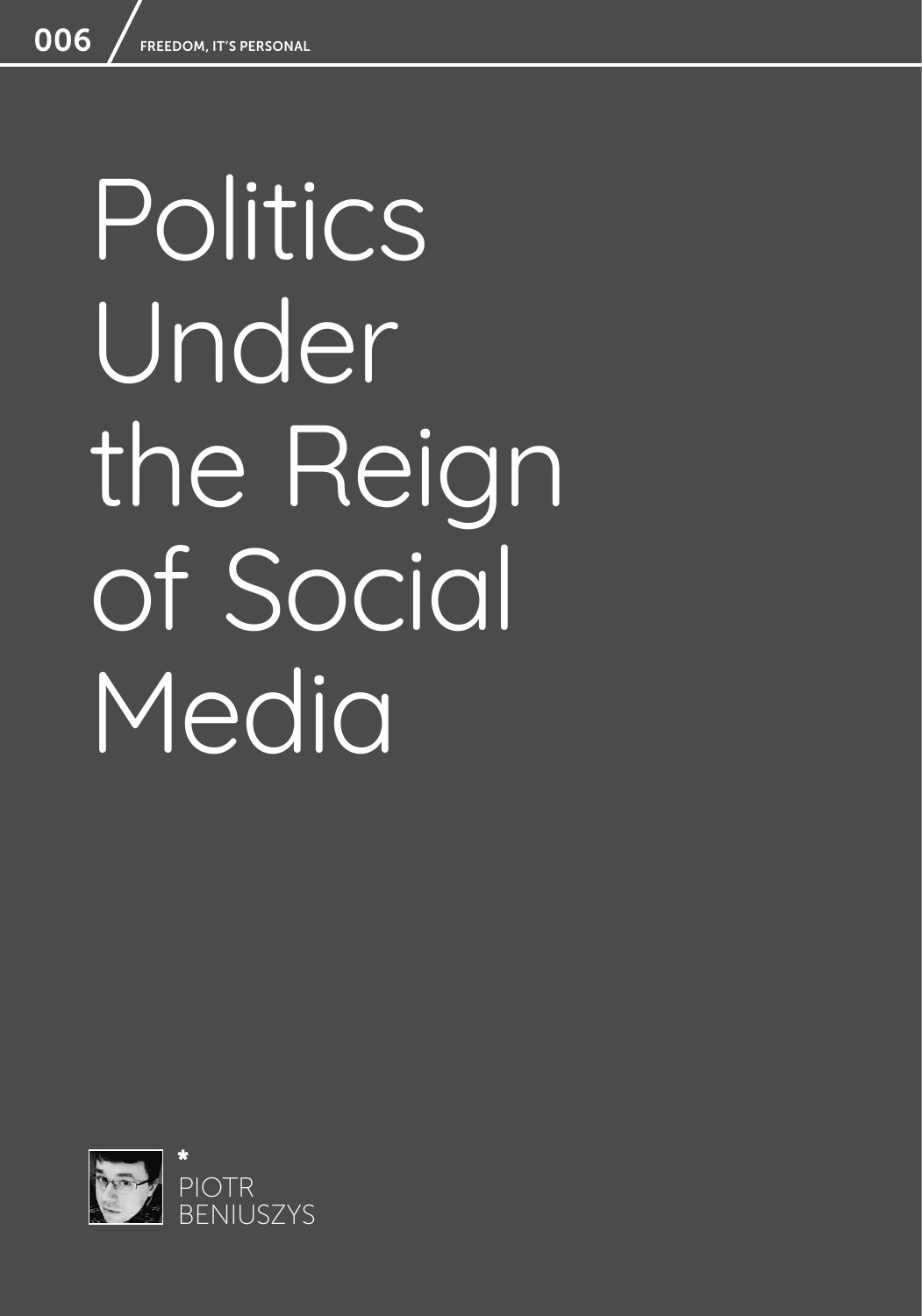**PIOTR BENIUSZYS** 

The surge to prominence of ex-<br>treme right-wing beliefs has<br>become a sign of our times. It<br>only takes a glance at a com-<br>parative analysis of election re-<br>sults and how they changed over the last treme right-wing beliefs has become a sign of our times. It only takes a glance at a comparative analysis of election redecade in many Western countries. Similarly, a look at the change of tone in public debate and popular consent, which imply racist, anti-Semitic, xenophobic, nationalistic, clerical or homophobic sentiments, sometimes a hatred for one specific nation/ religion or acceptance of violence as a viable means of political action. Some only recently unacceptable views have entered the mainstream public opinion. Questions about causes of this phenomenon emerge. One of the most frequently given explanations is the underlining frustration of social groups, triggered by the perceived or real decline of living standards. In the second

77 THE WORLD WIDE WEB WAS EXPECTED TO SECURE FREEDOM AND WAS TO BE AN AGENT OF UNIVERSAL INCLUSION – GIVING EVERYONE A PATH TO BEING A PUBLIC DEBATE INFLUENCER

decade of the 21<sup>st</sup> century, social media of the Web 2.0 era have become a major tool for the proliferation of extremism.

## TURNING POINT

People's idealistic expectation towards the Internet were fundamentally different from what is being experienced. The World Wide Web was expected to secure freedom and was to be an agent of universal inclusion – giving everyone a path to be a public debate influencer. Whoever wanted to, could be enabled to stop being only a communication recipient. Due to various Internet tools (such as blogs, discussion forums, internet radio podcasts, video streaming sites or comments under news articles) people were equipped with the possibility to emerge as broadcasters with a chance to summon a large audience and alter the views of its members. Social media have additionally reduced the virtual distance between the broadcaster and her/ his target audience. They have turned out to be an instrument perfectly designed for political propaganda. Hence the increasing ease with which all manner of thought, idea or postulate is expressed. In the time of ancient Athens, a troublemaker misled to do that on the major agora would be removed by consent before he could spur confusion.1 More recently, in the age of newspapers and later with omnipresence of television, a troublemaker of this kind would rather be faced with the challenge of getting away with his propaganda past the critical oversight of a newspaper or TV news channel's editor-in-chief.

Extremists have always utilized technology to their benefit. The National Socialists' proficiency in using the radio some 80-90

<sup>&</sup>lt;sup>1</sup> Blackwell, Ch.W. (2003) "Athenian Democracy: A Brief Overview", [in:] *Demos. Classical Athenian Democracy*. Available [online]: http://www.stoa.org/projects/demos/article\_democracy\_overview?page=all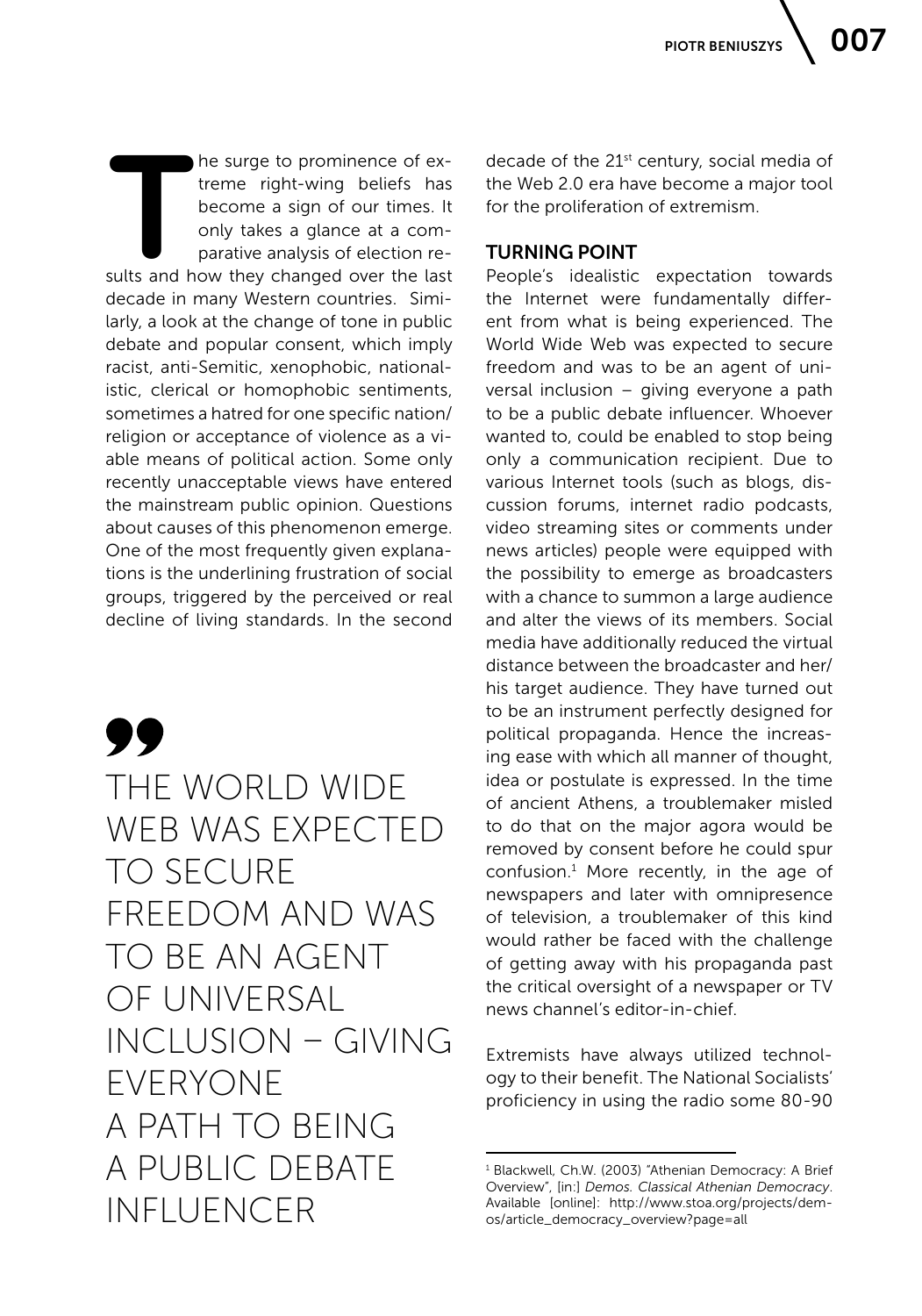99 EXTREMISTS FEARED THE REACTION OF THEIR NEIGHBORS, COLLEAGUES, OR OF THEIR PERSONAL ROLE MODELS. AS A RESULT, THEY OFTEN REFRAINED FROM TAI KING

years ago is almost legendary.<sup>2</sup> Yet radio, television, and even the news websites, blogs or discussion forums on the Internet are of a different quality from Social media. To produce successful propaganda using all the former types of media required the existence of infrastructure. No niche radio station, no amateurish local cable TV channel effectively watched by merely a few hundred people (if that many), and no blog with a similar audience reach, can alter the political processes in a democratic country. To influence the direction of a country, the owners of such media would need to have built a following by means of classical political action (networking, rallies, posters and pamphlets) before broadcasting anything. Meanwhile, social media

<sup>2</sup> Adena, M., R. Enikolopov, M. Petrova, V. Santarosa, and E. Zhuravskaya (2013) "Radio and the Rise of Nazis in Pre-War Germany", PSE Working Papers. Available [online]: https://www.princeton.edu/csdp/events/ Petrova04042013/Petrova04042013.pdf

enables even weak and small groups to become conspicuous and to expand their reach incrementally (with the application of likes and retweets, among others). It is specifically these mechanisms that provide them with a mode of communication not only to already interested or convinced viewers/readers/followers, but also to odd recipients, who are potential recruits.

Therefore, faced with old-type channels dominated by the mainstream, extremist groups are betting visibly on social media. They have become a substantial political power in this realm. They are now able to generate the impression that their realworld level of support is drastically higher than it actually is. They achieve this goal by means of quantity (their strong activity on social media, the number of their posts, the fact that their comments tend to outnumber those of their critics) and quality (their showcased conviction to be agents of obvious truths and aggressiveness paired with a strong drive to be "winners" of all arguments they partake in). Their popularity is an Internet creation, but it also seems to be a self-fulfilling prophecy. From one point to the next, social media is emerging as a turning point in the battle of liberal democracy vs. extremism.3

The psychological aspect is highly relevant here. People who view the world through the filter of right-wing extremism have always existed. Studies have confirmed that in Western democracies there is a numerically stable, and rather significant group of people who hold such views or have a predilection for internalizing them. (The Center for Right-Wing Studies at the University of California Berkeley offers an internation-

<sup>&</sup>lt;sup>3</sup> Montenegro, R. (2015) "Social Media Is Turning Us into Thoughtless Political Extremists", [in:] *Big Think*, July 13. Available [online]: http://bigthink.com/ideafeed/ social-media-is-turning-us-into-thoughtless-politicalextremists,.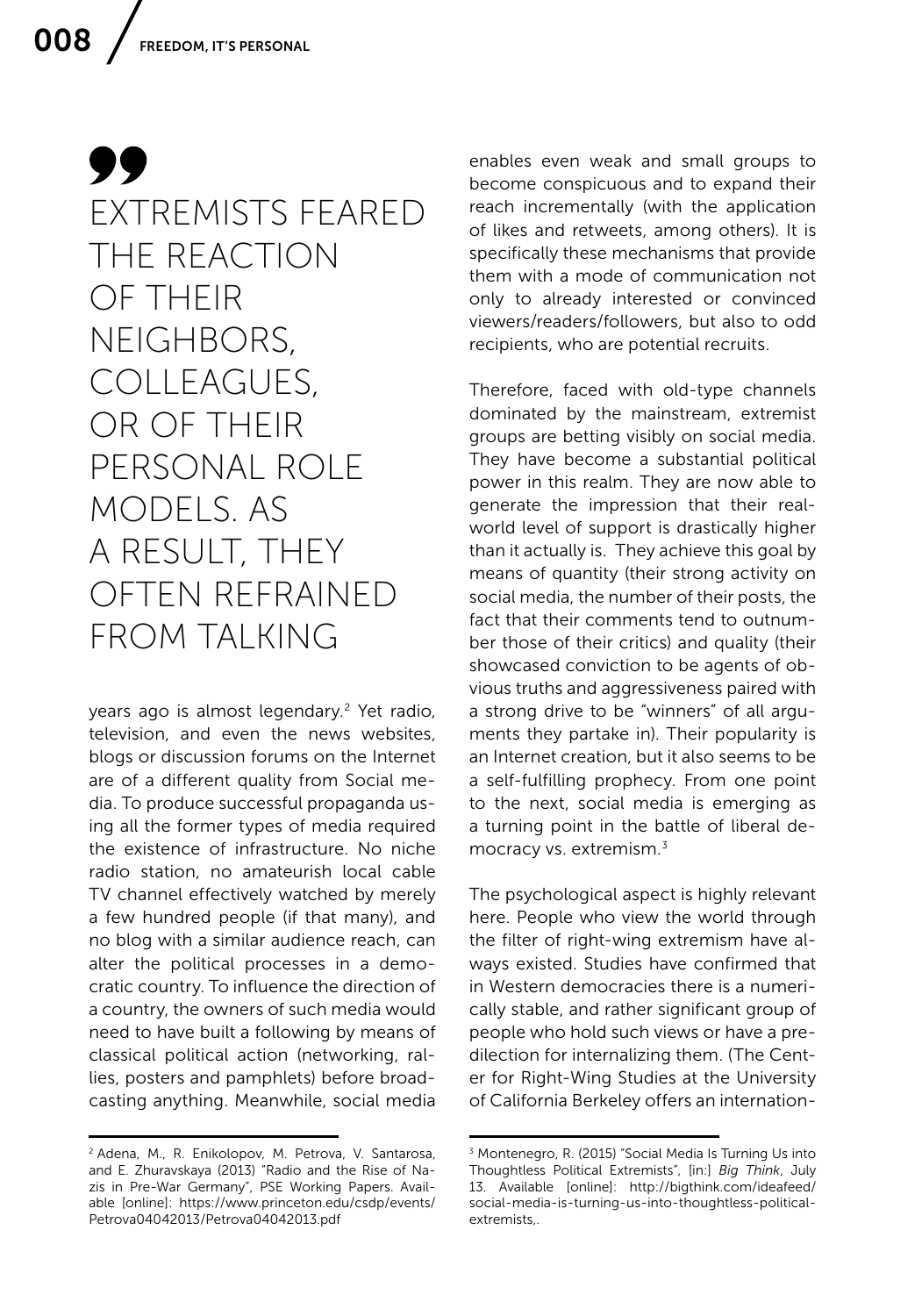## **Steps Up Rhetoric** To Imitate Them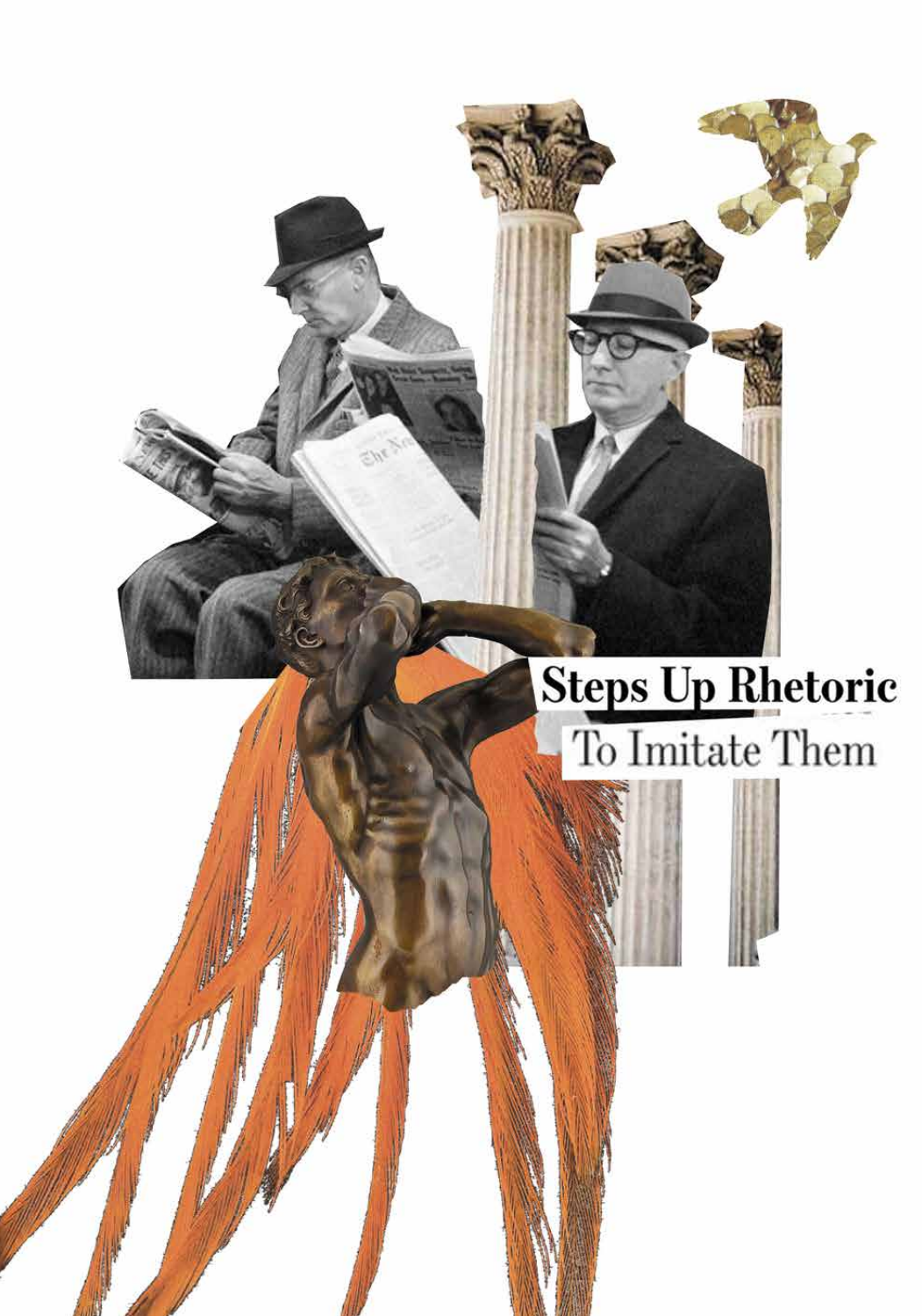99 THE ALMOST UNIVERSAL ACCESS TO BROADCASTING ONE'S OWN CONTENT ON THE INTERNET ANNULLED THESE MECHANISMS OF SHAME AND CONTROL. THE VEIL OF IGNORANCE FELL CRASHING DOWN AS EXTREMISTS STARTED TO PUBLISH THEIR OPINIONS

al overview of such studies). At the same time, resulting from the experience and fallout of World War II, the socio-psychological barriers for individuals to publicly declare themselves believers in this kind of ideology became insurmountable for many (albeit, of course, not to all). Extremists, aware of the perceived-as-reprehensible nature of their prejudices, often refrained from showcasing them. They occasionally fought internal battles against their views

themselves. Motivated by shame, they attempted to suppress their own lurking extremism. This feeling of shame led some to astonishing behavior – voting mainstream democratic. Extremists feared the reaction of their neighbors, colleagues, or of their personal role models. As a result, they often refrained from talking. They knew about the low social status of political extremism and believed that this poor opinion was widespread all throughout the society and the community they lived in. They usually were not aware of the fact that in some cases their neighbors and colleagues also hid their true sentiments of which they were likewise ashamed, while believing to be members of a marginalized group.<sup>4</sup>

The almost universal access to broadcasting one's own content on the Internet annulled these mechanisms of shame and control. The veil of ignorance fell crashing down as extremists started to publish their opinions. It began at first for the most part anonymously, but then – which in Poland could be noticed especially in the last few years – in increasing numbers with no such reservation, under real names on Facebook and other open and widely read platforms. Hundreds and thousands of people started to publish their ideas, emotions, prejudices, stereotypes, and hate speech on this media platform. In the most extreme cases, these messages were open attacks on human dignity, expressions of joy in light of fatal accidents occurring to members of a hated group, internet mobbing of specific individuals and not only public figures, and even expressed support for actions which in the past caused crimes against humanity such as genocide. All this content encouraged extremists still hiding in the closet to come out. Through social media they have

<sup>4</sup> Falter, J.W. and S. Schumann (2013) "Affinity towards Right-wing Extremism in Western Europe", [in:] Rightwing Extremism in Western Europe, K. von Beyme (ed.), Routledge: Abingdon and New York, pp. 96-110.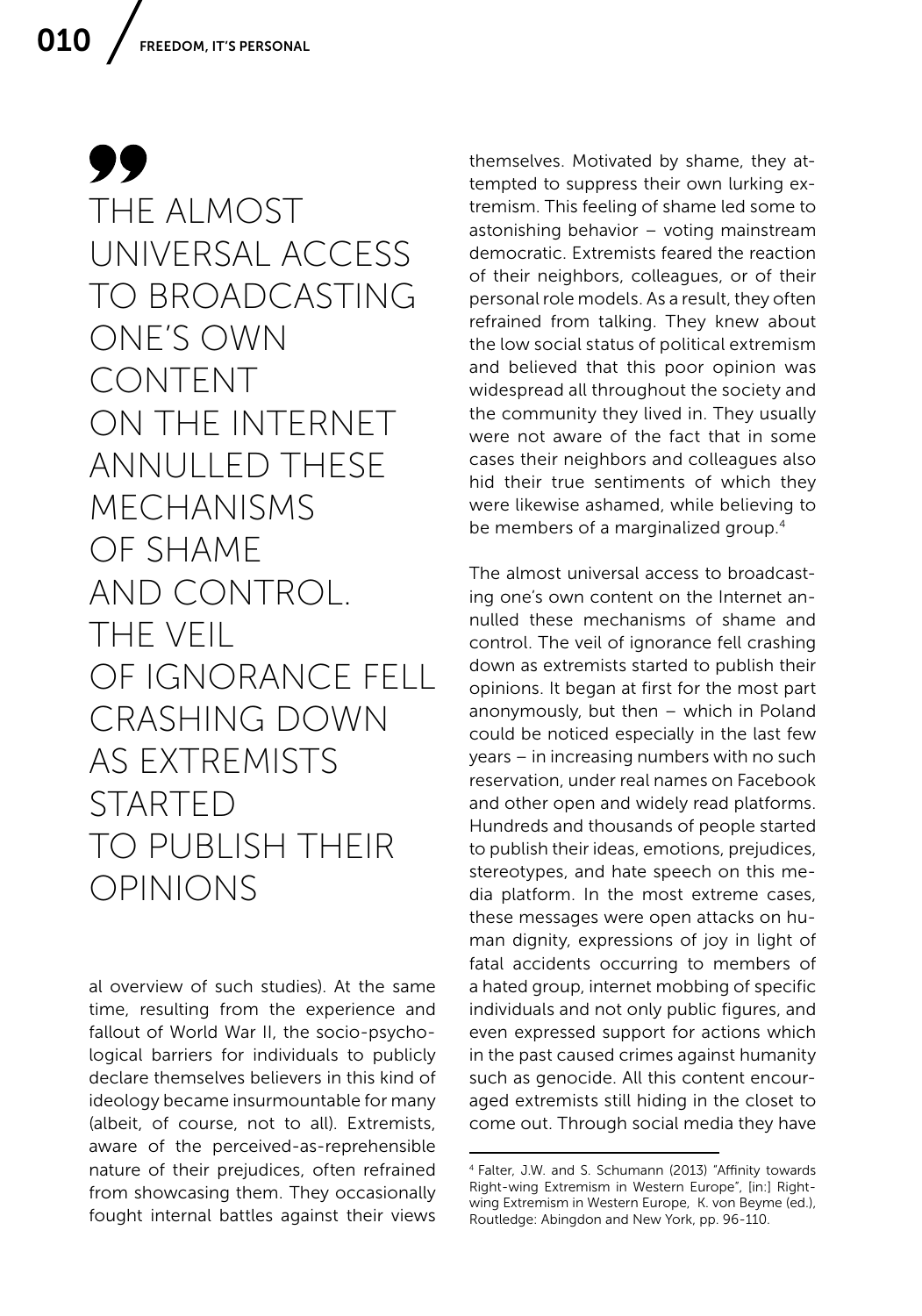99 USERS OF FACEBOOK AND OTHER SERVICES ARE HENCE SHUT OFF IN SO CALLED "INFORMATION BUBBLES". INSIDE OF THESE, THE DEBATE CEASES TO REFLECT THE FACTUAL COMPOSITION OF STANDPOINTS ON PARTICUI AR ISSUES, INSTEAD BECOMING AN "ECHO CHAMBER," WHERE EVERYONE INVOLVED IS PREACHING TO THE CHOIR

discovered that they are not isolated in their perception of reality. On the contrary, an increasing number of people seemed to be expressing their secret opinions without fear of defamation.<sup>5</sup> This had a snowball effect, and the true strength was in the growing numbers. It gives strength and courage, removes the unpleasant feelings of shame and guilt, provides some kind of an alibi, and gives ground for demands to be heard. No one is ashamed, or fears being labelled an exhibitionist in a naturist colony. Shame is replaced by pride, selfconfidence, and admiration, hostility towards those who previously put to shame, aggressiveness, ruthlessness, and a great relief follow. Facebook, Twitter, YouTube, and Instagram act as valves that can be used to release pressure.

The role of social media is further enhanced when the behavior of extremists online is compared to their behavior in real-life discussions.<sup>6</sup> Here, public shaming seems to be still intact, but it does not work on social media. The computer screen is an efficient shield against any argument, any bloom of reflection, but most of all against the tempering interaction with an actual human being. The body language and tone of voice are not seen or heard and therefore powerless to change or even alter attitudes. Tweets or comments from other users, seen only as a text next to an avatar, can be ignored and are very often ridiculed or struck down with an angry and righteous response. The debate opponents in online discussions are not perceived as human

<sup>5</sup> Peterson J. and J. Densley (2017) "How Social Media Sends Extremism into Overdrive", [in:] *CNN (International Edition)*. Available [online]: https://edition.cnn. com/2017/08/23/opinions/social-media-fuels-rightwing-extremism-opinion-peterson-densley/index.html

<sup>6</sup> Montenegro, R. (2015) "Social Media Is Turning Us into Thoughtless Political Extremists", [in:] *Big Think*, July 13. Available [online]: http://bigthink.com/ideafeed/ social-media-is-turning-us-into-thoughtless-politicalextremists,.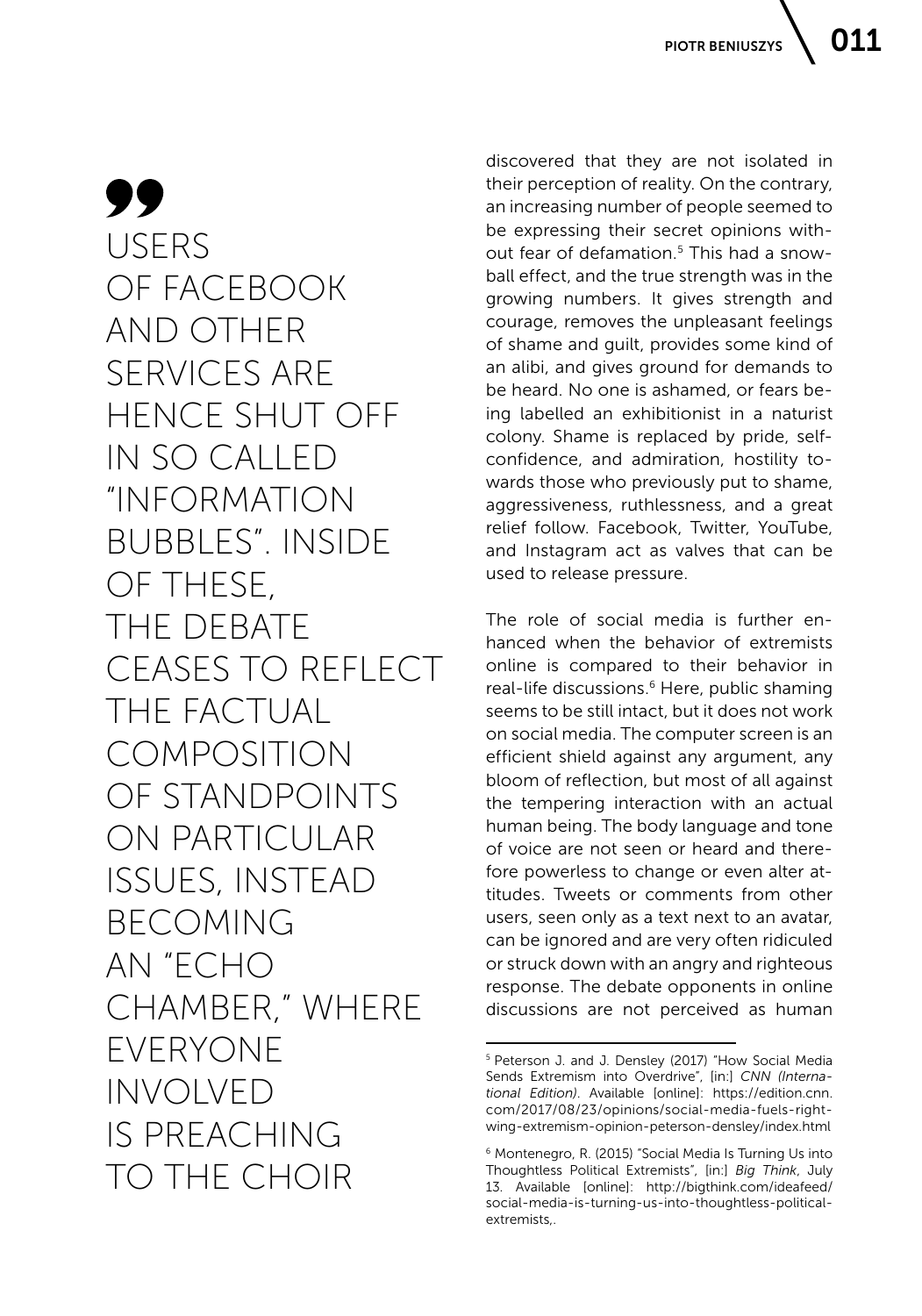beings made of flesh and blood, but rather as some volatile actors on a virtual scene, who only play a role in hampering one's own political propaganda. Enemy entities of that kind deserve to be fought against with whatever means necessary.

## FILTERED DEBATE

Social media function as if they were designed to meet the recruitment needs of extreme right-wing political movements. The algorithms used by them to pick and choose content for users to simply display them in chronological order operate as filters that allow political information to reach the user only provided it is in line with the user's previously exhibited preferences.<sup>7</sup> This seems logical, given human psychological construction. People are comfortable with information that supports their view of the world, while troubled by data that openly challenges it. A provider of services would attempt to avoid provoking any cognitive dissonance in her/his customers, as their satisfaction is the basis of any business. Therefore, political content on social media profiles and timelines is set to enforce the recipients' existing convictions, beliefs, and attitudes while potential counterpropositions, consisting of "other side's" arguing points, which may persuade others to reconsider, face a much steeper slope.

Users of Facebook and other services are hence shut off in so called "information bubbles". Inside of these, the debate ceases to reflect the factual composition of standpoints on particular issues, instead becoming an "echo chamber," where everyone involved is preaching to the choir. A lot has already been put to paper $8$  about

## 99 THE INTERNET HAS BEEN THE BATTLEFIELD OF POLITICAL RIVALS LONG BEFORE SOCIAL MEDIA ARRIVED

the problem of these algorithms regarding the spread of purposefully false but politically influential misinformation parading as credited news, we now know as fake news, and about manipulations of election outcomes. Additionally, there is the problem of public debate standards being utterly destroyed by the inflicted "deafness" to the opposing side's suggestions and by the rejection of good will assumption. Yet, the ideological information bubbles carry an additional threat.

The Internet has been the battlefield of political rivals long before social media arrived. The information bubbles narrowed the room for head-on clashes though. Users and contents are filtered, and the blocking and muting of accounts on Twit-

<sup>7</sup> See: Nikolov, D, D. F.M. Oliveira, A. Flammini and F. Menczer (2015) "Measuring Online Social Bubbles" [in:] *PeerJ Computer Science* 1:e38.. Available [online}: https://doi.org/10.7717/peerj-cs.38

<sup>8</sup> See: Lomas, N. (2018) "Fake News Is an Existential Crisis for Social Media", [in:] *TechChrunch*, February 18.

Available [online]: https://techcrunch.com/2018/02/18/ fake-news-is-an-existential-crisis-for-social-media/;

Allcott, H. and M. Gentzkow (2017) "Social Media and Fake News in the 2016 Election", [in:] *Journal of Economic Perspectives*, Volume 31, No. 2, pp. 211-236. Available [online]: https://web.stanford.edu/~gentzkow/ research/fakenews.pdf;

Subramanian, S. (2017) "Inside the Macedonian Fake-News Complex". Available [online]: https:// www.wired.com/2017/02/veles-macedonia-fakenews/;Cuthbertson, A. (2018) "Russian Trolls and Fake News Are Set to Get Even Worse", [in:] *Newsweek (The U.S. Edition)*, February 19. Available [online]: http://www. newsweek.com/russian-trolls-fake-news-790976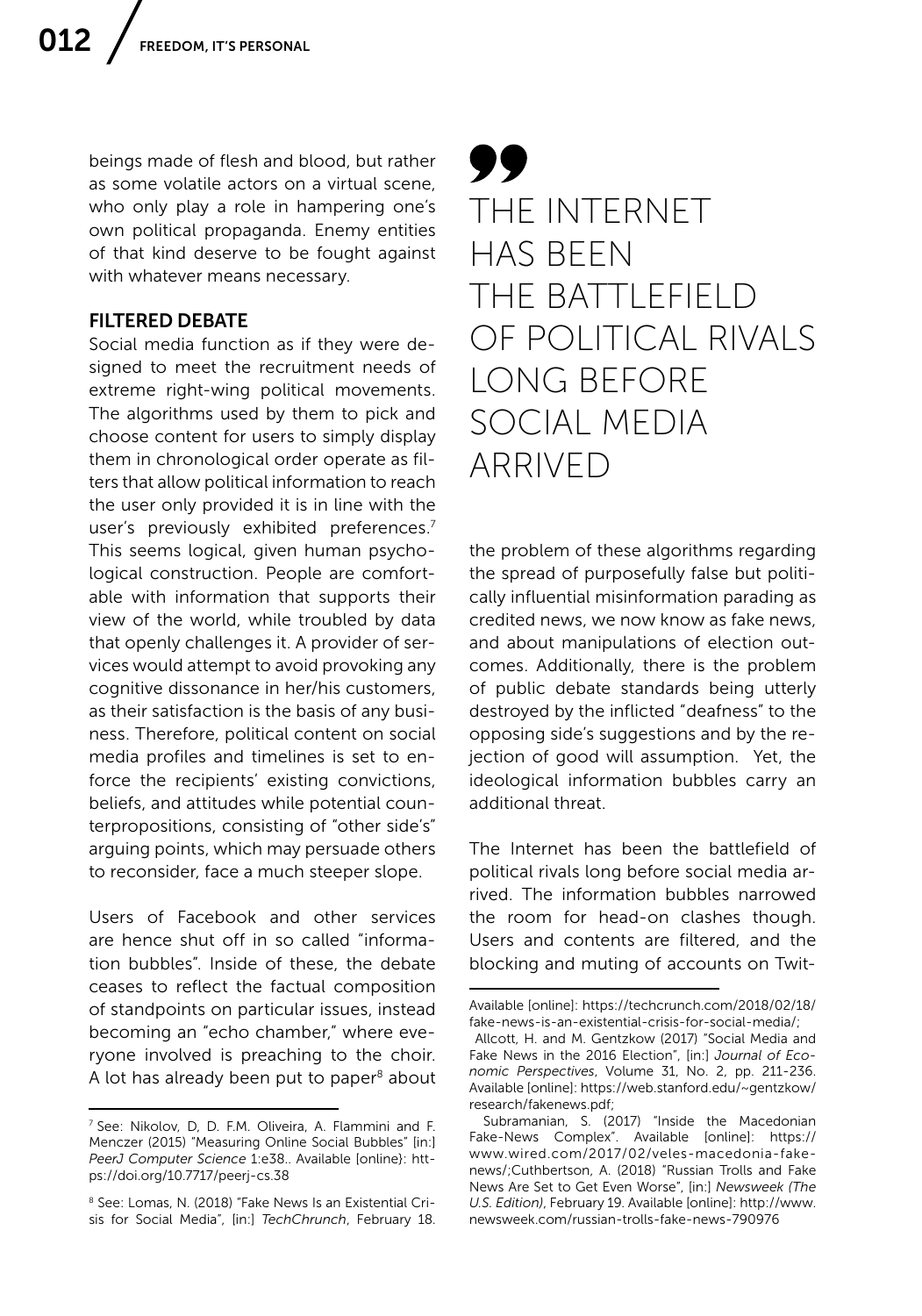013

99 TWEETS AND FACEBOOK POSTS ARE FREQUENTLY QUOTED IN PAPERS AND ON THEIR WEBSITES, OCCASIONALLY CONSTITUTING THE WHOLE STORY. THE PUBLIC TAKES **NOTE** 

ter lowers the odds of both serious arguments and venomous hatred reaching the other side of the barricade. As a result, political predators come across each other less often than they used to, while the energy to slam-dunk political testimonies remains at the same high level. What can be done with it when only people of similar views are listening? In many cases the only viable option is to enter a contest in exceeding radicalism. Here, whoever can express the view shared by all in her/his information bubble in the most extreme, vulgar, aggressive, hate-fuelled, and sometimes even grotesque or absurd way, is deemed the "winner." Such an individual can count on the scores of fans, "friends" and followers with their likes and retweets. Political pundits of the social media era no longer compete against the "other side" for the attention of the general public, but rather against rivals on the same "side" for the lasting attention of fringe fanatics.

If this is the way even the mainstream pundits behave, if extremist sound bites receive highest reward in popularity and attention, then the extreme right is bound to succeed. No one can outperform them in the radicalism race, and no one can label them as unacceptable outcasts of society anymore when they really operate within the same logic in their social media behavior. Inside their information bubble, they mobilize their ranks; hesitators become lukewarm loyalists, lukewarm loyalists become believers, believers become combat-ready activists and – finally – combat-ready activists become dangerous violent thugs. But the extreme right finds it easy to operate outside their bubble, where it recruits. The politically undecided or passive users of social media are now very much used to radical online content, therefore the general image of the extreme ceases to repel many originally moderate recipients.

## STEPPING OUT ONTO THE STREETS

The drastically shortened attention span of an average reader of Internet messages also favors extremist propaganda. Social media have taken a further step here in comparison to 24/7 news TV channels or Internet websites of news broadcasters. The shorter the message is, the better chance it has to reach a wide audience and to go viral. Long articles are passé; a profound debate about ideas or nature of civilization is too.

These days, the decision of Twitter to increase the allowed number of characters per tweet from 140 to 280 provokes an outburst of discontent and resistance.<sup>9</sup> Yet,

<sup>9</sup> Nahman, H., (2017)"Why People Are Mad About Twitter's New Character Limit", [in:] *Man Repeller*, September 27. Available [online]: https://www.manrepeller. com/2017/09/twitters-new-character-limit.html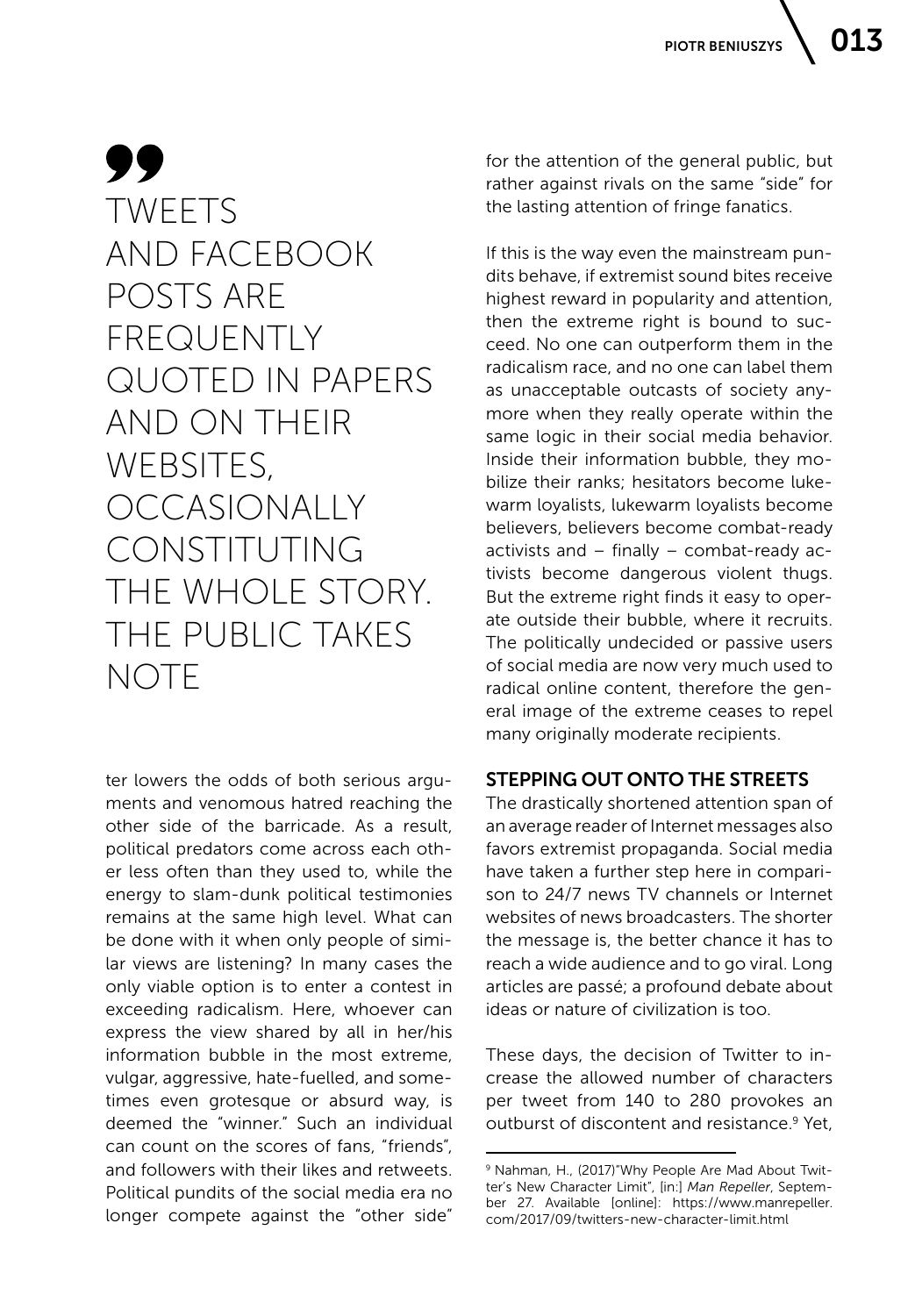concision is not the only relevant aspect. In the modern online debate, the clarity of using only black and white colours to present a point is equally vital. There is no space for nuance, balance or shades of gray, neither is there space for thoroughly analyzing pros and cons. It seems obvious that creation of such one-dimensional, overly simplified political messages, based on emotion rather than reflection, comes much more natural to extremist and populist forces, and may be rather challenging for the moderate mainstream technocrats. Simplification of message synchronizes very well with the speed of content proliferation by the modern media.

In the 19<sup>th</sup> and 20<sup>th</sup> centuries, many experienced extremist political movements (most notably – Jacobinism, Fascism, National Socialism or Communism), many of which desired to change the world in a revolutionary manner. As they gained power, some of them managed to inflict serious harm by profoundly altering the reality of people's lives, before the natural process of blunting the ideological spear with the passage of time was able to take place under the influence of moderating pressures exerted by the majorities from the ideologically moderate center within the society.10 Yet, these processes did take place and in the age of slow media, the recruitment of supporters by radical movements often lasted years. In a number of cases (Poujadism in France, Populism in the United States, Morgen Glistrup's antitaxation movement in Denmark, radical political Protestantism in the Netherlands, the right-wing extreme parties NPD, DVU and Republicans or the populist movement of Ronald Schill in Germany) this

meant that these groups were not able to reach a sufficient following before their ideological impetus extinguished and the moderating society absorbed them by proposing solutions to conflicts or crises that generated their emergence in the first place.11 With today's technology this is no longer likely. The speed of extremist communication spreading, and radicalization of these movements will now always be higher than any attempts at their "domestication" by the moderate centre.<sup>12</sup>

The effectiveness of this type of modern communication is enhanced by old-type channels, which enable it to agitate outside information bubbles. All U.S. media report on the President's Twitter activity extensively. In Poland, the more spectacular Twitter exchanges of political foes, both active politicians and journalists, who in most cases are pledged supporters of one or other party, are sometimes headline news of the day.

Tweets and Facebook posts are frequently quoted in papers and on their websites, occasionally constituting the whole story.<sup>13</sup> The public takes note. People who hitherto disregarded social media as

<sup>10</sup> Coy, P. G. (2013) "Co-Optation", [in:] *The Wiley-Blackwell Encyclopedia of Social and Political Movements*. Available [online]: http://onlinelibrary.wiley.com/ doi/10.1002/9780470674871.wbespm054/full. (accessed on February 25, 2018)

<sup>11</sup> See: Bouclier, Th. (2006) *Les Années Poujade : une histoire du poujadisme (1953-1958)*. Paris : Éditions Remi Perrin;Rochester, A. (1943) *The Populist Movement in the United States*. New York: International Publishers.Hartleb, F. (2004 "Auf– und Abstieg der Hamburger Schill-Partei". [in:] *Das Deutsche Parteiensystem. Perspektiven für das 21. Jahrhundert*, H. Zehetmair (ed.), Wiesbaden: VS Verlag für Sozialwissenschaften:, pp. 213–227.

<sup>&</sup>lt;sup>12</sup> Peterson J. and J. Densley (2017) "How Social Media Sends Extremism into Overdrive", [in:] *CNN (International Edition)*. Available [online]: https://edition.cnn. com/2017/08/23/opinions/social-media-fuels-rightwing-extremism-opinion-peterson-densley/index.html

<sup>13</sup> Broersma M. and T. Graham (2013) "Twitter as a News Source: How Dutch and British Newspapers Used Tweets in Their News Coverage, 2007–2011", [in:] *Journalism Practice*, Volume 7, Issue 4 "Journalists and Sources", pp. 446-464. Available [online]: http://www. tandfonline.com/doi/abs/10.1080/17512786.2013.8024 81?src=recsys&journalCode=rjop20.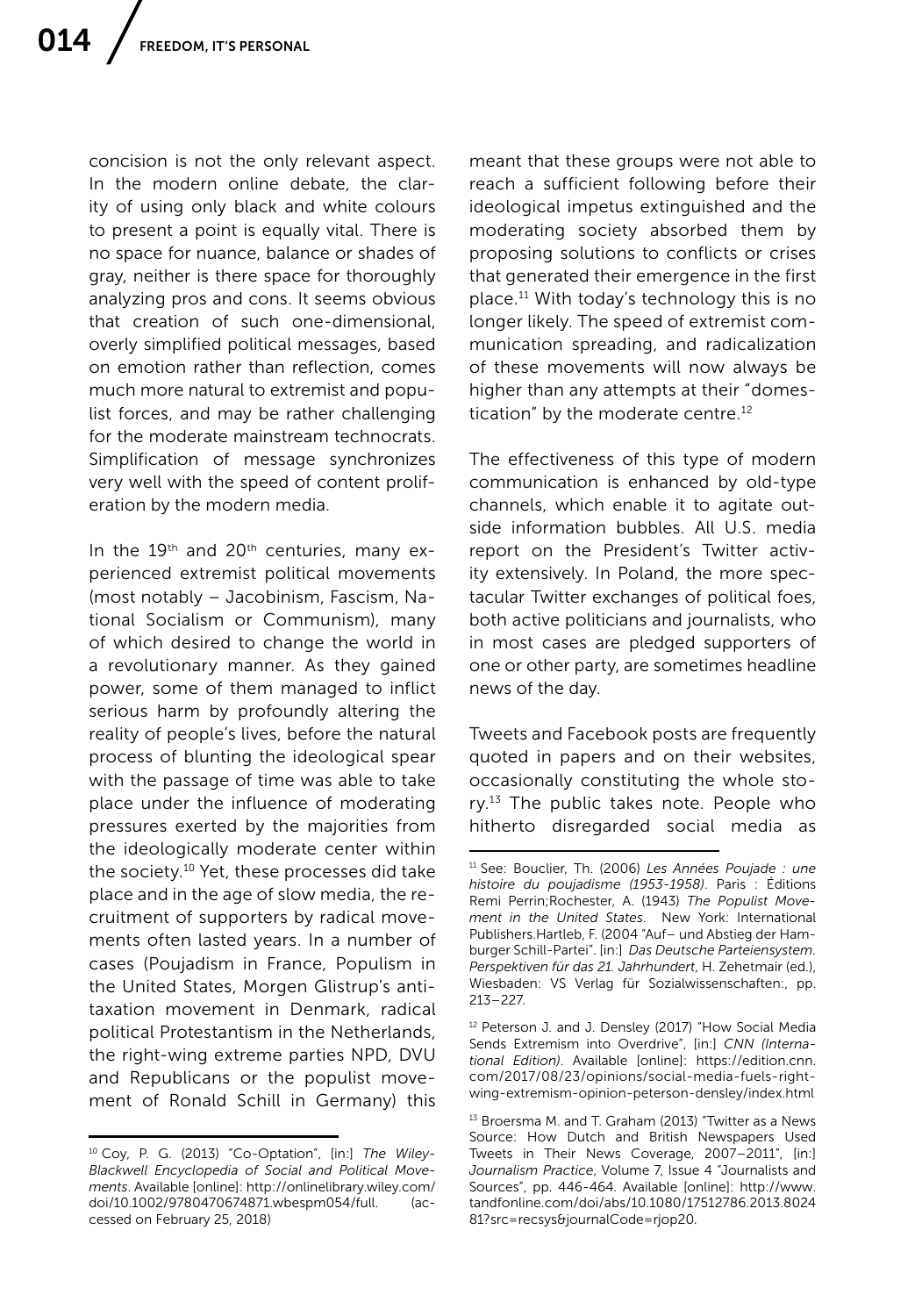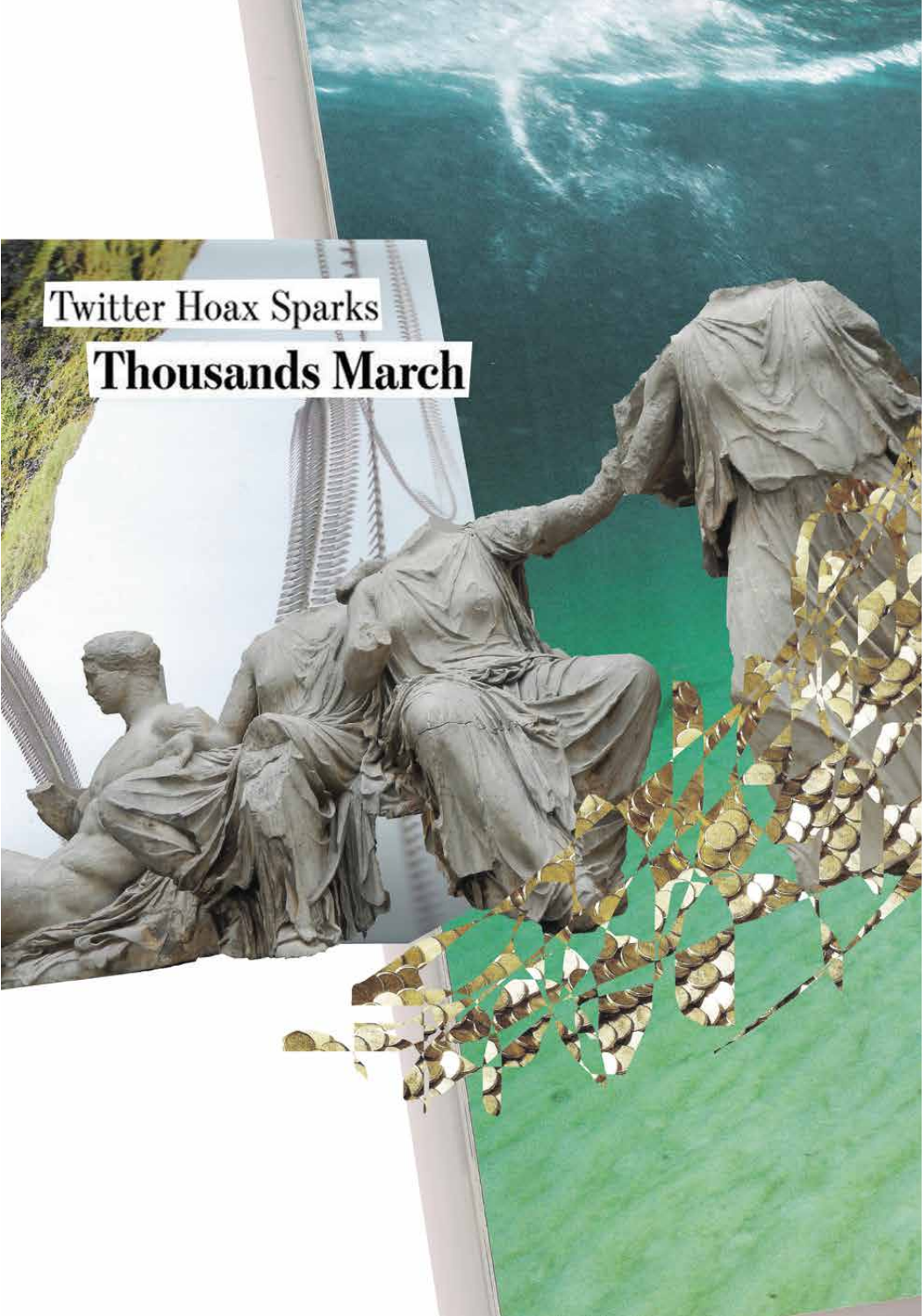a not-so-serious activity are faced with necessity to reconsider, since most of politics and their country's future seems to be decided there. These citizens, then, enter the stronghold of extremists and see a tendency to increase tolerance towards radical views. The final link of these processes is when radical views permeate reality, when online tolerance encourages the followers to express them during reallife rallies. What happens is a normalization of extremism as simply one of acceptable options for political choice.

It all starts in social media, and is then transferred through traditional media until it reaches the streets. Lessons learnt online are not forgotten. The strength-innumbers philosophy continues to apply. In Poland, a huge march of radical rightwingers is organized every year during the National Independence Day on November 11. The additional linkage to "regular" patriotism on that day is designed to lower the psychological barrier of participants to admit to extremist views outside of the safety of the virtual world. Another lesson learnt is the only gradual uncovering of extremist depth of their true beliefs of the Polish Independence March vehemently rejected all remarks that they exhibit an ideological closeness to fascism or racism.<sup>14</sup> Yet, as time went by and the numbers at the march annually increased, some of the comments to acknowledge these implications have been allowed to test public reaction. The marching folk's leaders of the November 11 rallies described themselves off and on as "Judeo-Sceptics" (expression used by former Polish MP Artur Zawisza) or "racial separatists" (word of Mateusz Plawski, the spokesman of the March's organizer), while at the same time completely rectifying the term "nationalism", handled rather apprehensively not so many years ago.<sup>15</sup>

### HOW TO REACT?

It seems that the aforementioned phenomena are Plato's proposition coming true. Each democracy is fated to end as tyranny. Will it be the progress of information technology, as John Gray<sup>16</sup> suggested, that effectively leads people back to the faults of coercion, servitude, tragedy, and crime? It does appear increasingly likely. Donald Trump does not have to be (and surely is not) this dreaded tyrant we are expecting more and more to arrive, but much rather a tentative harbinger of what the future might hold two more turns from now. Can it be prevented? Will the societies be forced to transform their liberal democratic countries into something similar to contemporary Arabic states, where genuine democratic choice leads religious extremism to power, and the alternative is to uphold a limited scope for freedom by means of a semi-democratic regime based on progressive military? It is an important question to elaborate on in a separate article. Here, the question is a different one, and it deals with the future of social media. What ought to be done if they are to stop inadvertently assisting right-wing extremists in gaining support and, eventually, power?

Censorship of content is the easiest answer, but not the solution. Social media could theoretically be restricted, regulated, or even banned by law. It would not be the

<sup>14</sup> Żaryn J. (2010) "Z Marszem Niepodległości w tle", [in:] *Salon24*, November 2. Available [online]: http://jan.zaryn.salon24.pl/245574,z-marszem-niepodleglosci-w-tle

<sup>&</sup>lt;sup>15</sup> Polish Press Agency (2017) "'My chcemy Boga', 'Naszą drogą nacjonalizm'. Marsz Niepodległości na ulicach Warszawy", [in:] *GazetaPrawna.pl*, November 11. Available [online]: http://www.gazetaprawna.pl/ artykuly/1084338,marsz-narodowcow-przechodziulicami-warszawy.html

<sup>16</sup> Niederhauser, J. (2013) "An Interview with John Gray: 'Human Progress Is a Lie'", [in:] Vice, March 28. Available [online]: https://www.vice.com/en\_us/article/qbwqem/ john-gray-interview-atheism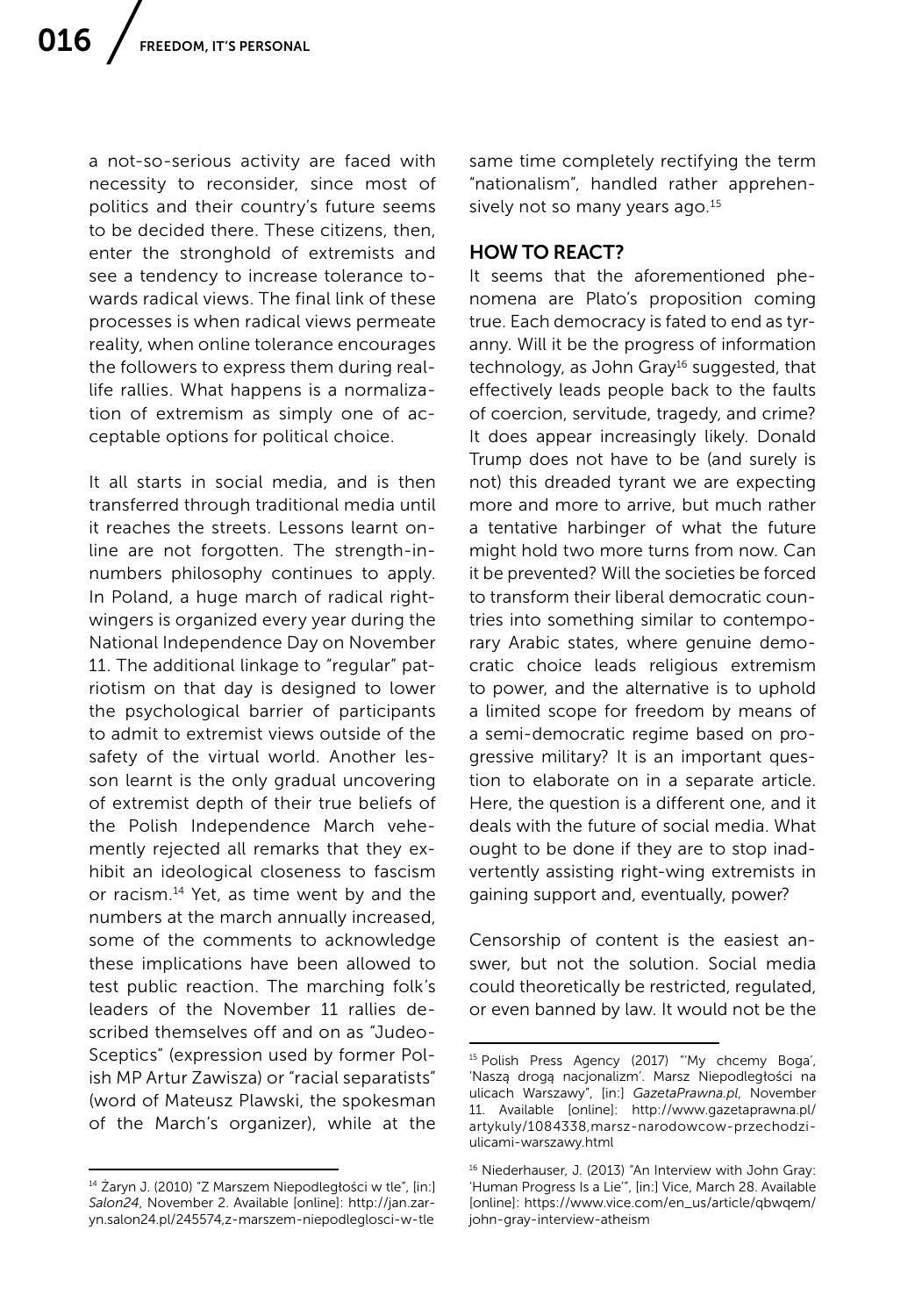first time that freedom of speech was limited in the name of homeland security in terms of securing the political system from degenerating into a version of itself that would precisely pose a security threat.<sup>17</sup> Yet, censorship of freedom of speech is anathema to liberals who stand for human freedom, also because censoring freedom of individuals for one reason that the government perceives as a problem would encourage its application all over the place.

Furthermore, effectiveness of such censorship is questionable in the digital era, global economy and open borders in the liberal democratic world. For purely practical reasons it seems unlikely to successfully introduce separate and varying legal regulations for Facebook/Twitter operations in each of the approximately 200 countries. What should constitute grounds to, say, remove a post from Facebook if it is in violation of one legal framework, but completely acceptable within another? The language it is written in? Really? In the age of Google Translate? Besides, there is a strictly political consideration.

Authoritarian regimes are already eager to get around to censoring social media (some of them, like China and Iran on a permanent or Turkey on a temporary basis, already do that by simply banning or blocking them, but a complete blocking of a website in a country is a different approach from allowing it, yet tampering with the content of users' timelines). And there emerges a gray zone: countries no longer universally accepted as liberal democracies, but not yet classified as authoritarianisms. Poland and Hungary are among those, and in their case there is an anxiety among commentators and citizens that these governments might seek to protect extreme right-wing content in social media from any censorship attempts generated by corporate terms of service. Germany, considered on the other hand a flawless liberal democracy, shows a different approach based on a recently introduced law that attempts to enforce a very strict handling of these terms of service. Social media companies can be fined for being ineffective or slow in removing extremist hate speech content from their services. Human rights defenders fear an overzealous reaction and hence a substantial infringement of free speech.

The current populist, nationalist, conservative governments in Warsaw or Budapest believe that they can use the spread of right-wing extremist propaganda to their advantage. It is their belief that as long as these groups remain under state control, their activity can influence a general shift of average political attitudes to the right, while allowing the far right-of-centre governments to parade as the new centre, a moderating middle ground between extremist and "leftist liberal" opinions, and even as the only credible bulwark against a surge to power of fanatics. The "monster" has to be on display to influence people's political decisions. Nationalist, conservative, and populist governments can become at least tactical allies with social media right-wing extremism, especially as long as the spread of accompanying fake news negatively impacts their political adversaries only, which certainly seems to be the situation. Therefore, as it is the case with any debate on freedom vs. security, the infringement of free speech on social media by political power bears great dangers and little to no advantages. In some cases, it will amount to no actual amends of the current situation, in others it will only provoke an outcry about yet another political discrimination by mainstream elites against the "people"

<sup>&</sup>lt;sup>17</sup> Mockaitis, T (2017) "Security vs. Civil Liberties", [in:] *Huffington Post*, February 19. Available [online]: https:// www.huffingtonpost.com/tom-mockaitis/security-vscivil-liberties\_b\_9273478.html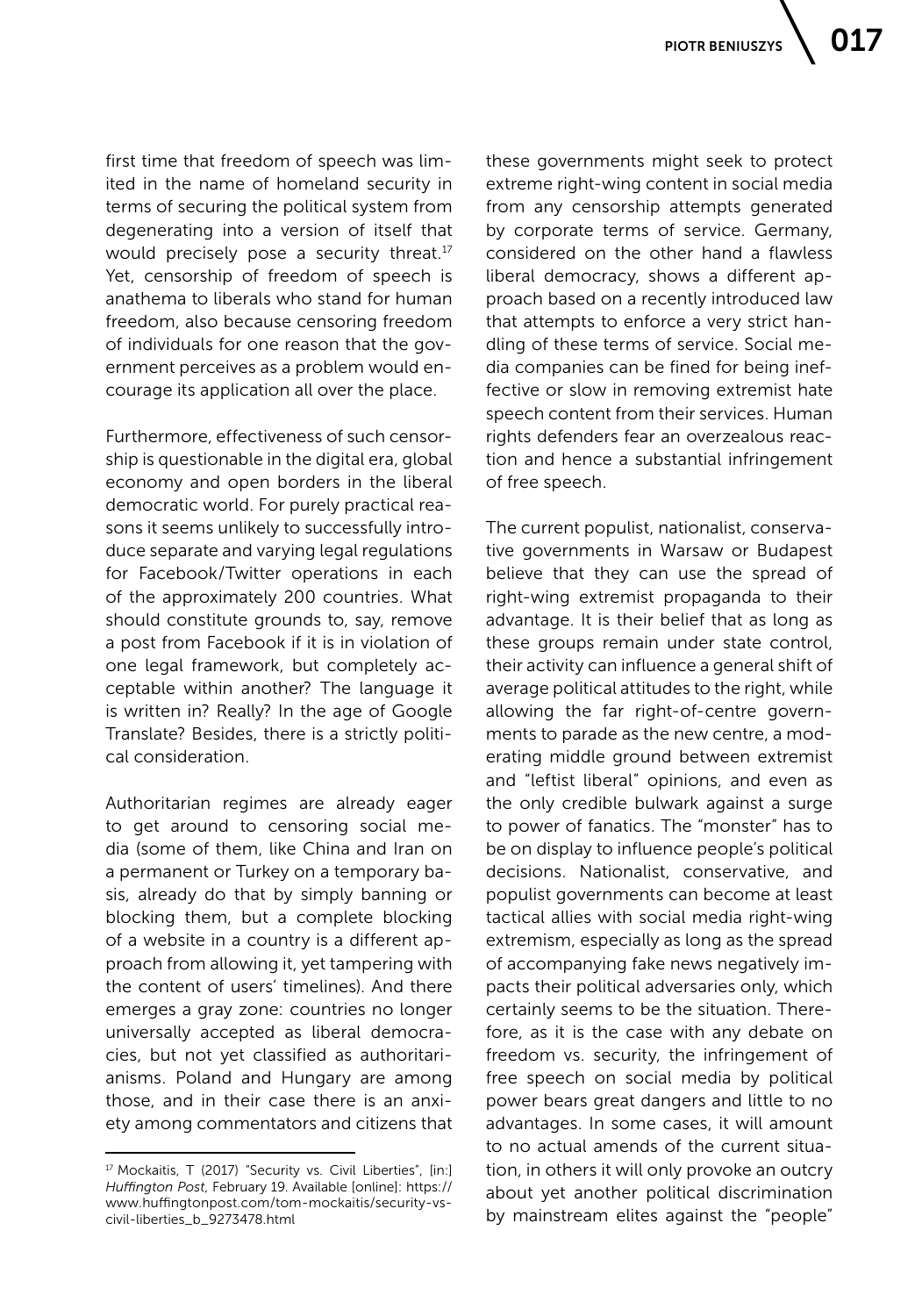or it will simply be a tool for governing circles to silence democratic opposition. Social media must remain able to withstand political pressure of censorship.

Another way to weaken extremism is the use of algorithms. These filters certainly are a form of censorship as well, albeit an unmanned one. Facebook and Twitter already attempt to use algorithms to remove aggressive extremist content from their services. Yet, in this day and age, this can still lead to misinterpretation of the nature of tweets and posts. Should employees of social media companies undertake the job of censorship, the accusations of partiality, political discrimination, and freedom of speech infringement are unavoidable. Staunch defenders of freedom of speech and privacy rights, such as Polish Panoptikon's Katarzyna Szymielewicz, suggest the method of dispersed responsibility, such as grass-roots actions undertaken by users, who can tag, report or boycott extremist or false content<sup>18</sup>. Nevertheless, the aforementioned strength of extremist groups in social media paired with their well-documented capability to act in a coordinated manner can lead to their practical dominance in the "self-censorship" procedures of users. The result could be intensive tagging, reporting, and removing of anti-extremist content instead of the other way around. When fake news often receives three times as many likes or retweets as factchecking posts that contradict them, the user-controlled content management can lead to very poor results indeed.

Algorithms are censorship in any case. Today, their major role is to show the users content similar to what they already liked. This means that they strengthen their pre-

<sup>18</sup> Ćwiklak, D. (2018) "Jak uratować świat przed Facebookiem", [in:] Newsweek Polska, no. 7/2018, pp .56-59. existing political stance and are an obstacle, should they be willing to change it. Let us consider the following situation. There is a user who could potentially be convinced to alter her/his position on an issue after reading a particularly brilliant article. Yet, this will never happen because the user's access to the perspective-changing article is simply artificially denied by means of an algorithm that determines what does and what does not appear on this user's timeline. The user never becomes aware of the article's existence. This is political engineering. There is no reason to consider this circumstance more innocent than an algorithm-based operation to modify political views. Both are morally suspicious. If there could be an agreement on that conclusion, then the way utilizing algorithms for a digital-era anti-extremist education would be paved.

### **CONCLUSIONS**

Social media companies could actively engage in a process of anti-extremist education. The experience of various school programmes<sup>19</sup> (such as the Holocaust Educational Trust in the UK) shows positive results of meetings between the youth and people who witnessed the cruelties of war, who survived the Holocaust, or fell victim to race-related violence. Delivering content about harm done to people as a result of extreme right-wing views and prejudices to timelines of users whose previous liking or retweeting behavior allows suspecting extremist sympathies, could have a similar, moderating impact. Algorithms could be perfected to introduce such counterpoints without annoyance, as mild but catchy suggestions. This strategy could be implemented to fight the spread of extremism (both right and left) in the first instance,

<sup>19</sup> Alon, A. (2016) "97-Year-Old Holocaust Survivor Tells German Children about the Holocaust", [in:] ynetnews. com, April 29. Available [online]: https://www.ynetnews. com/articles/0,7340,L-4797397,00.html